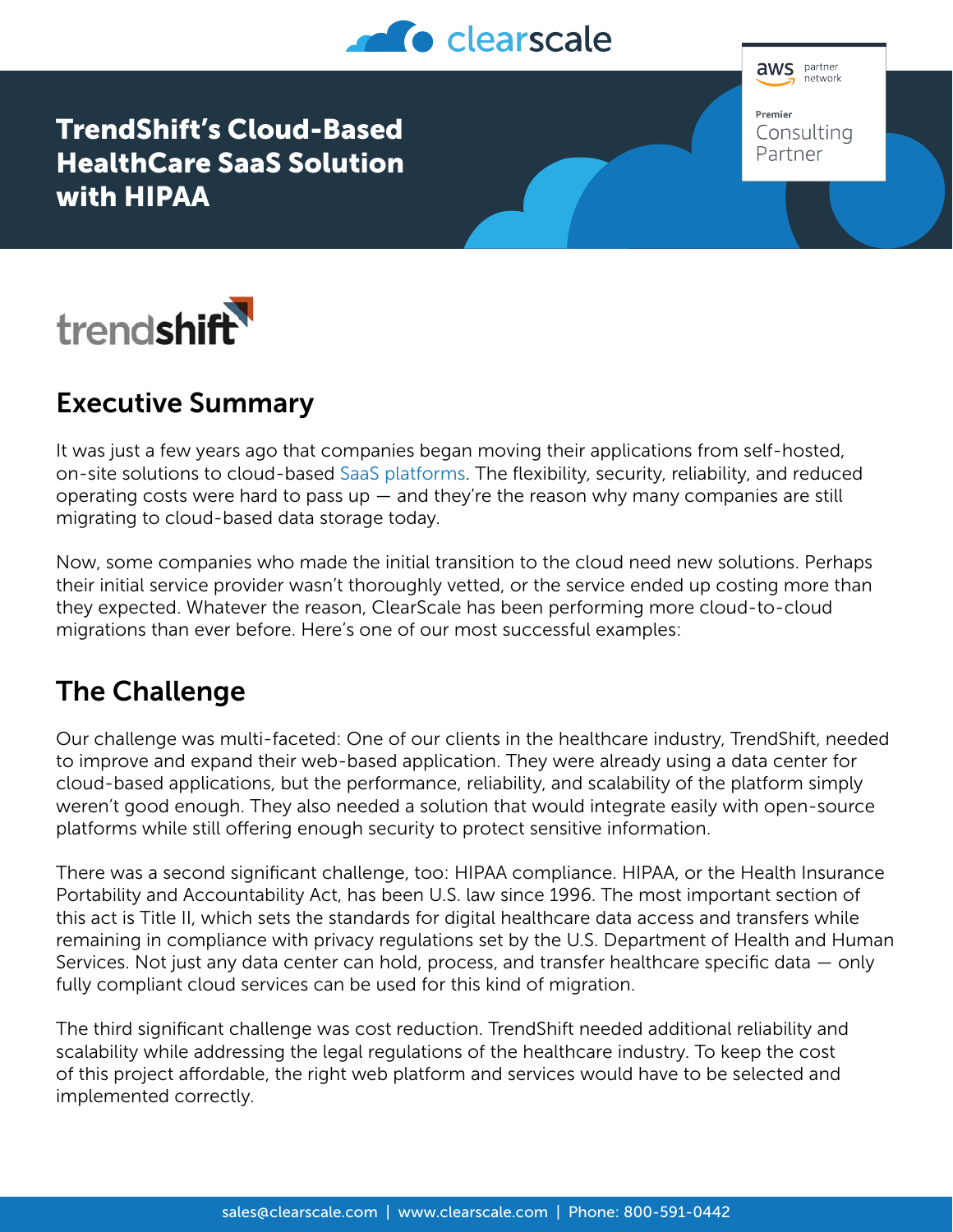

## The ClearScale Solution

To ensure we met all stated objectives, ClearScale organized a ten-tier plan that we implemented over the course of 13 weeks. We started with building out the application security and storage tiers. From there, our team focused on connectivity and security with the DNS and monitoring tiers. To conclude the development and deployment and ensure future success, we added the final three tiers focused on automation, storage, and analytics. This solution ensured that TrendShift felt the immediate business impact of this migration as well as experiencing a longer-term payoff — all while remaining HIPAA compliant.

#### Elastic Beanstalk and HIPAA Compliance

The first and most important step was migrating to a reliable, scalable, cost-effective, and HIPAA compliant application platform that allowed the client to develop code without having to deal with dev ops overhead. Amazon Elastic Beanstalk combined with its use of Amazon EC2 Container Service (Amazon ECS) was our immediate choice for this scenario. This deployment solution, which is used by pharmaceutical company Novartis, who trusts that their cloud transfers — which contain highly sensitive data — will be HIPAA compliant. It's also trusted by entertainment giant Netflix as well as NASA's Jet Propulsion Laboratory, which used it for the Mars Curiosity Mission. Why? Because Amazon's ECS isn't just secure; it also boasts impressive reliability (99.95% for each ECS Region) and formidable auto-scaling capabilities, in addition to the low cost of operation that TrendShift needed. Amazon Elastic Beanstalk with Amazon ECS was the perfect place to start.

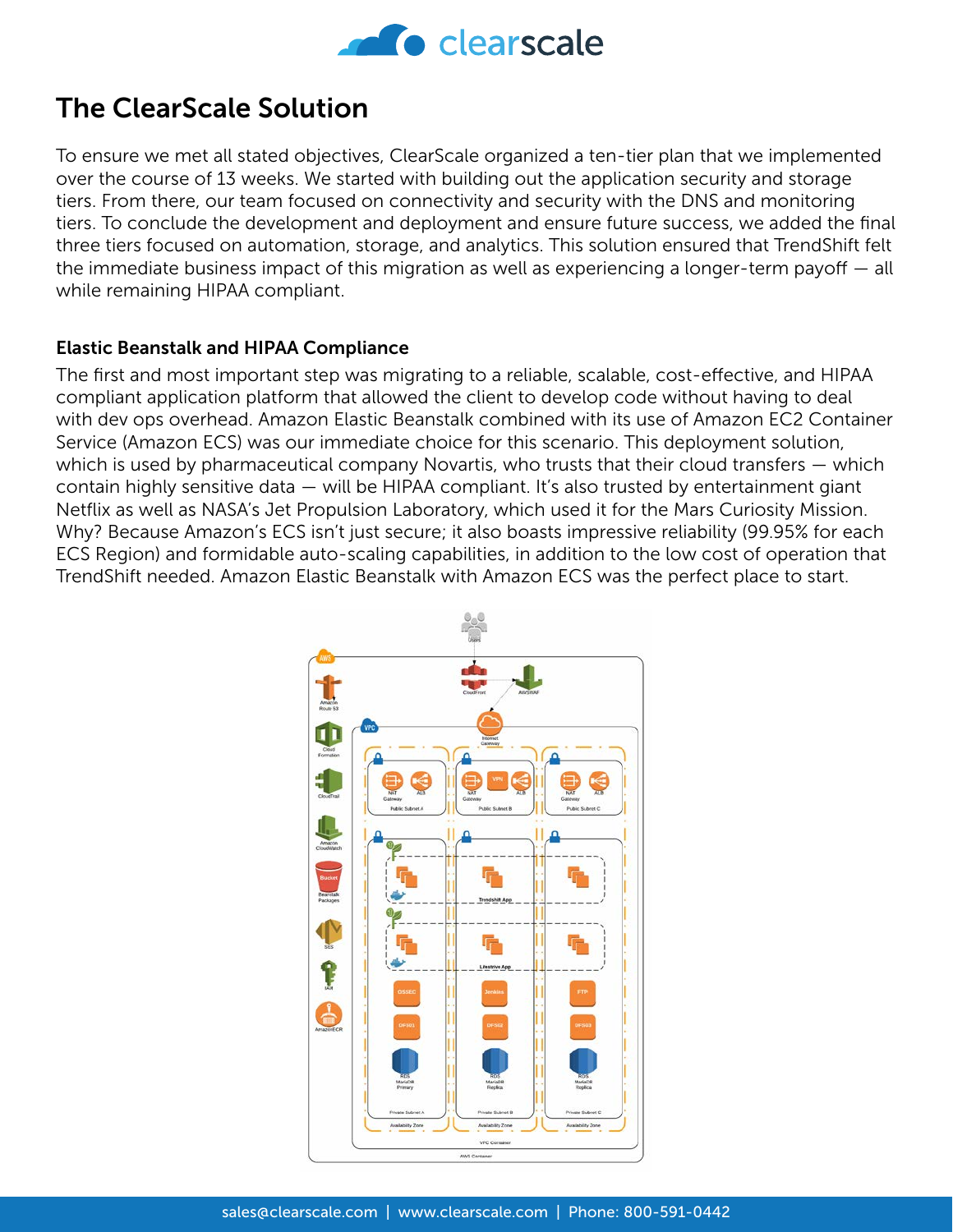

Also, in order to meet the HIPAA compliance standards we needed to make sure all data was encrypted in transit and at rest along with a preferred Intrusion Detection System (IDS). Amazon EBS (Elastic Block Storage) with encryption enabled was the perfect fit to meet the encryption at rest. Forcing SSL encryption for all internal and external communications between the applications and database would satisfy the encryption in-transit requirement. Last, OSSEC being a leader as an - source Intrusion Detection System (IDS), would satisfy this final requirement.



#### CI/CD with Docker, Jenkins, and Blue/Green Deployments

To properly run and deploy this client's web-based application, we set up Jenkins in conjunction with Docker. Jenkins provides continuous testing for scripts and services, building Docker images and ensuring no faulty code ever reaches the client's application. Once code is deemed ready for deployment, Jenkins creates a new Docker image that is pushed to AWS, and the build is deployed. This allows Beanstalk, another AWS application, to update the application's build with the Docker image; the changes are then pushed to the customer. Remarkably, all of this happens in a matter of hours, if not minutes!